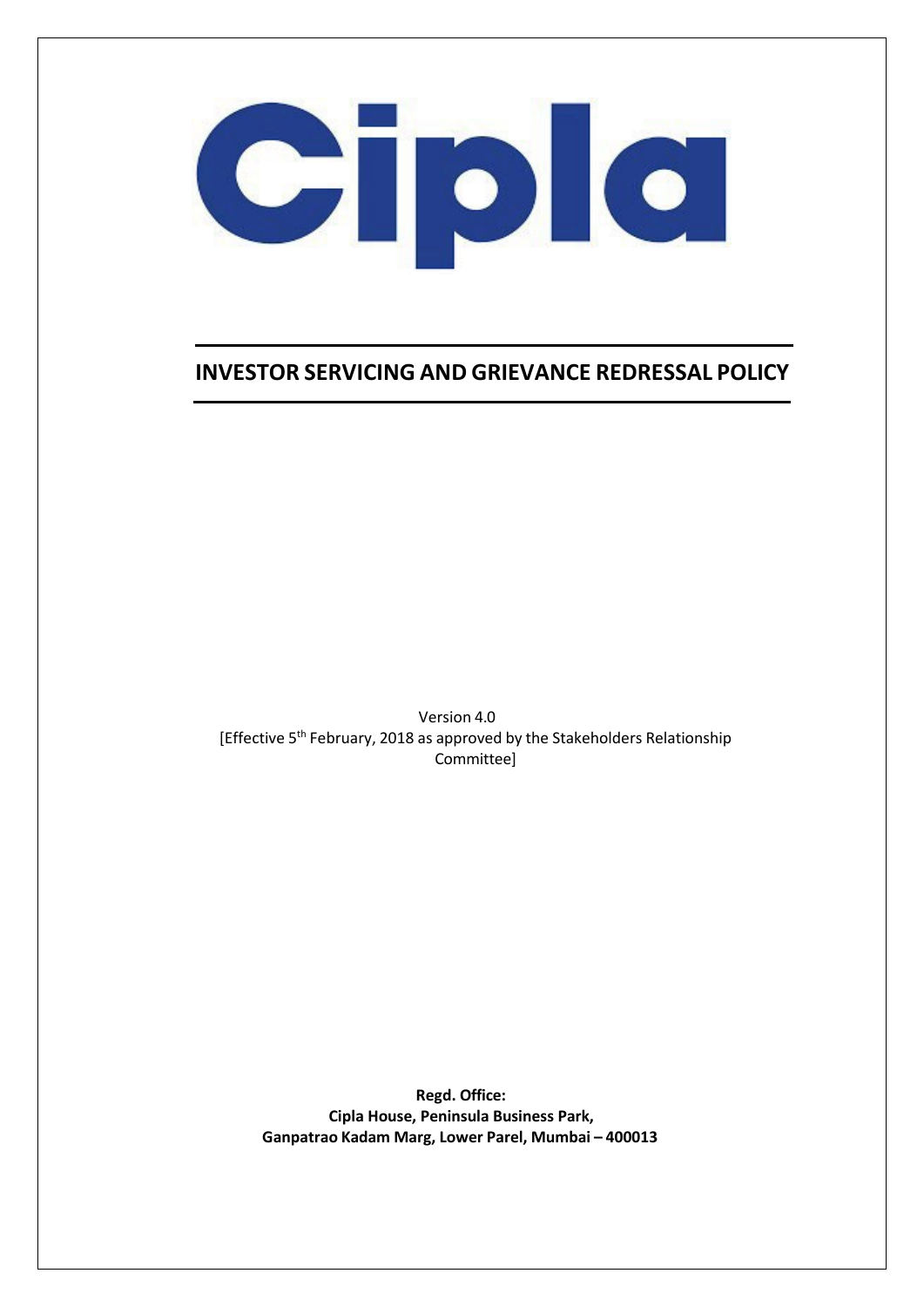### **TABLE OF CONTENTS**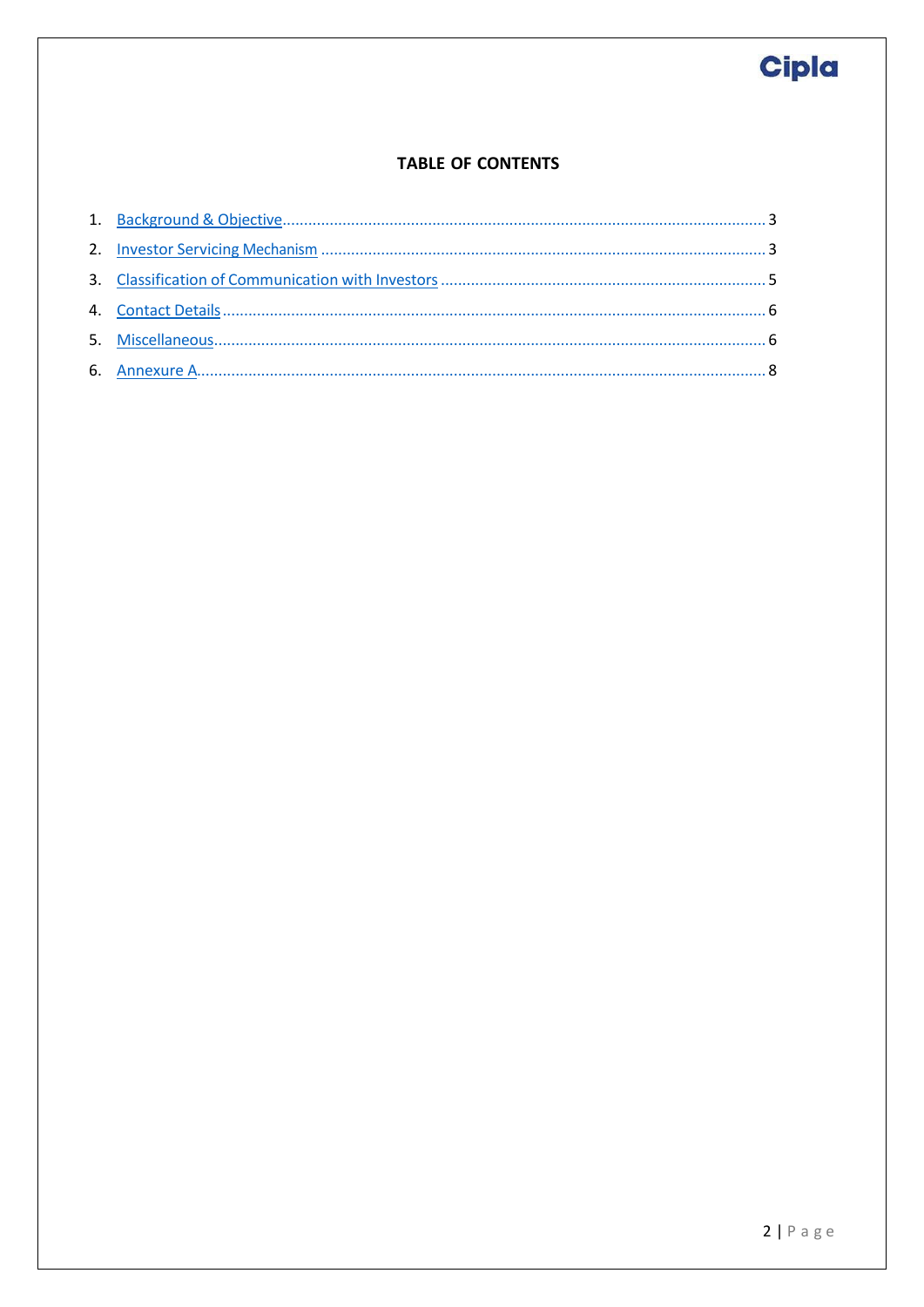#### **INVESTOR SERVICING AND GRIEVANCE REDRESSAL POLICY**

#### <span id="page-2-0"></span>**1. Background & Objective**

The equity shares of Cipla Limited ("the Company") are listed and traded on BSE Limited and the National Stock Exchange of India Limited. The Global Depository Receipts (GDRs) of the Company are listed and traded on the Luxembourg Stock Exchange.

Pursuant to the provisions of various statutes, the Investors of the Company enjoy several rights, which inter-alia include (i) dematerialization of their security certificates (ii) transmission, transposition of shares, (ii) receiving dividends and other entitlements declared by the Company, (iii) receiving annual reports, General Meeting notice and such other prescribed communications, (iv) any and all rights available to investors generally, under applicable laws.

To provide efficient services to the investors and to effectively address and redress their grievances in a timely manner, the Company has adopted this Investor Servicing and Grievance Redressal Policy ('the Policy').

This policy has been approved by the Stakeholders Relationship committee ("SRC") of the Board in its meeting held on 5<sup>th</sup> February, 2018 ("Effective date").

#### <span id="page-2-1"></span>**2. Investor Servicing Mechanism**

We have outlined a framework to ensure a smooth and transparent procedure for interacting with our investors. Our values exude in all our interaction and are enshrined by the principles of corporate governance at Cipla.

#### **2.1 As part of this framework, key initiatives adopted for efficient investor servicing are as follows:**

- (i) The Board has appointed the Company Secretary to act as Compliance Officer of the Company under the SEBI (LODR) Regulations, 2015 ("Listing Regulations") and as Nodal Officer of the Company under the IEPF rules. As Compliance officer, the Company Secretary is responsible for ensuring compliance of all relevant provisions under Company law and Listing Regulation and for effective services to investors, besides monitoring the dedicated email address of the Company for investor grievances.
- (ii) The Company has appointed KFin Technologies Limited (formerly known as KFin Technologies Private Limited) as its Registrar and Share Transfer Agent ("RTA"), to ensure faster and efficient services to its investors. The RTA is responsible for handling, all investors related affairs of the Company.
- (iii) Apart from this policy, the Company has also formulated a set of frequently asked questions (FAQs) in respect of share related matters for better investor awareness. The FAQs contain Standard Operating Procedures and checklist of documents, to be provided for servicing various requests of the investors. The FAQs may be accessed on the website of the Company, under the investor service section.
- (iv) The Company has also constituted the SRC which functions under the Chairmanship of an Independent Director, to examine and redress complaints by investors. The SRC meets as often as required to resolve investor grievances, including complaints related to transmission of shares, nonreceipt of annual report, non-receipt of declared dividends and issue of new/duplicate certificates etc.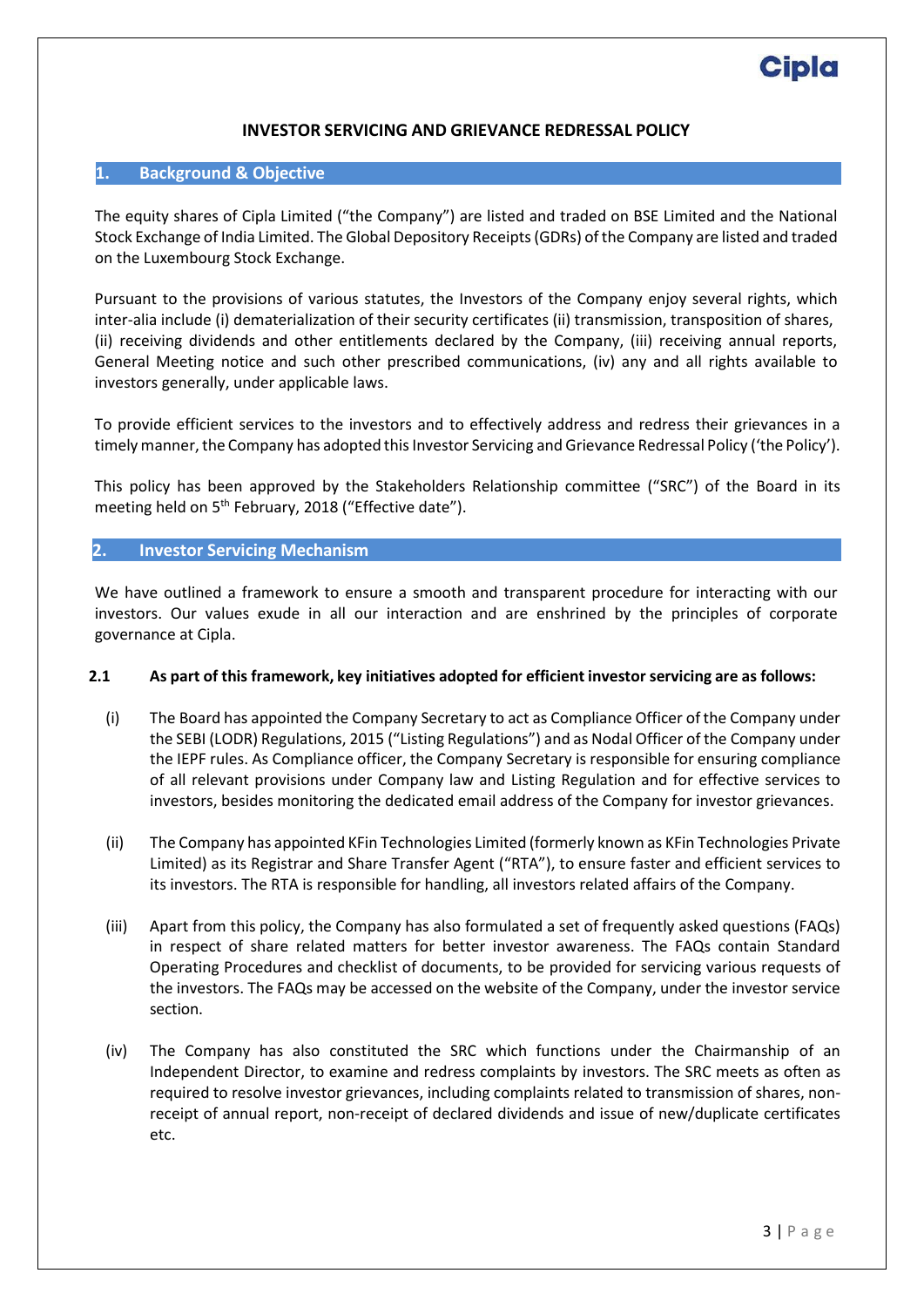(v) The SRC also reviews measures taken by the Company for effective exercise of voting rights by investors. In addition to the above, SRC reviews adherence to the service standards, adopted by the Company in respect of services being rendered by the RTA, reviews various measures and initiatives taken by the Company towards reducing the quantum of unclaimed dividends, and also monitors timely receipt of dividend warrants/annual reports/statutory notices by investors of the Company. SRC is authorized to approve request(s) for transmission of shares, and issuance of duplicate share certificates.

#### **2.2 For processing ofservice request, investorsshould follow below stated procedure:**

- (i) Company has laid down investor servicing timelines, for processing various request and redressing grievance of investors. The same is enclosed as **Annexure A**. The timelines specified in Annexure A, shall be counted from the date of receipt of the complete set of information / documents from an investor. In event of a discrepancy, the RTA shall send communication of such discrepancy(ies), within the aforesaid timelines.
- (ii) Investor shall submit their service request in the requisite forms, as applicable and as prescribed by the regulatory authority. The requisite forms are available on the Company's website, under the investor service section. Investors shall duly fill the prescribed forms and forward their service request, along with the requisite documents as prescribed under each form to the RTA.
- (iii) If no specific form has been prescribed, the request may be made on a plain paper / email to the RTA.
- (iv) In all communications, investor should provide their complete shareholding details viz. folio no /DP ID, Client ID, contact number / mobile number and email address. If the investor does not provide the requisite mandatory information to enable the Company / RTA to address the requisition, the investor communication shall be treated as incomplete requisition and shall be liable to be rejected/ discarded.
- (v) Only those requests that are sent on the addresses / Email IDs mentioned in the Policy (under Contact details section), shall be treated as valid service request(s) under the Policy.
- (vi) If the investor is holding shares in dematerialized form, all service requests pertaining to updation of KYC, nomination, bank accounts details, contact details etc. are required to be submitted to their respective depository participant. However, wherever permissible, the Company may take their email ID and mobile number on record for future correspondence / communication, with such investor.
- (vii) Except for matters relating to shares / dividend transferred to IEPF, investors should send all their requests directly to RTA. For IEPF related matters, investors should contact the Nodal Officer directly, at the contacts specified under the Contact Details section of this Policy.

#### **2.3 Escalation matrix and process safeguards:**

- (i) If an investor does not receive reply / satisfactory response within the time stipulated in the Policy from RTA, investor may escalate the matter to the Compliance Officer, by email or postal letter, at the address specified under the Contact Details section of the Policy.
- (ii) While dealing with the investors service requests / complaints, RTA and Company shall abide by the statutory provisions, processes and guidelines, prescribed by applicable laws i.e. the Companies Act, 2013, the SEBI Act 1992, the rules and regulations made thereunder and the circulars and notifications issued thereunder.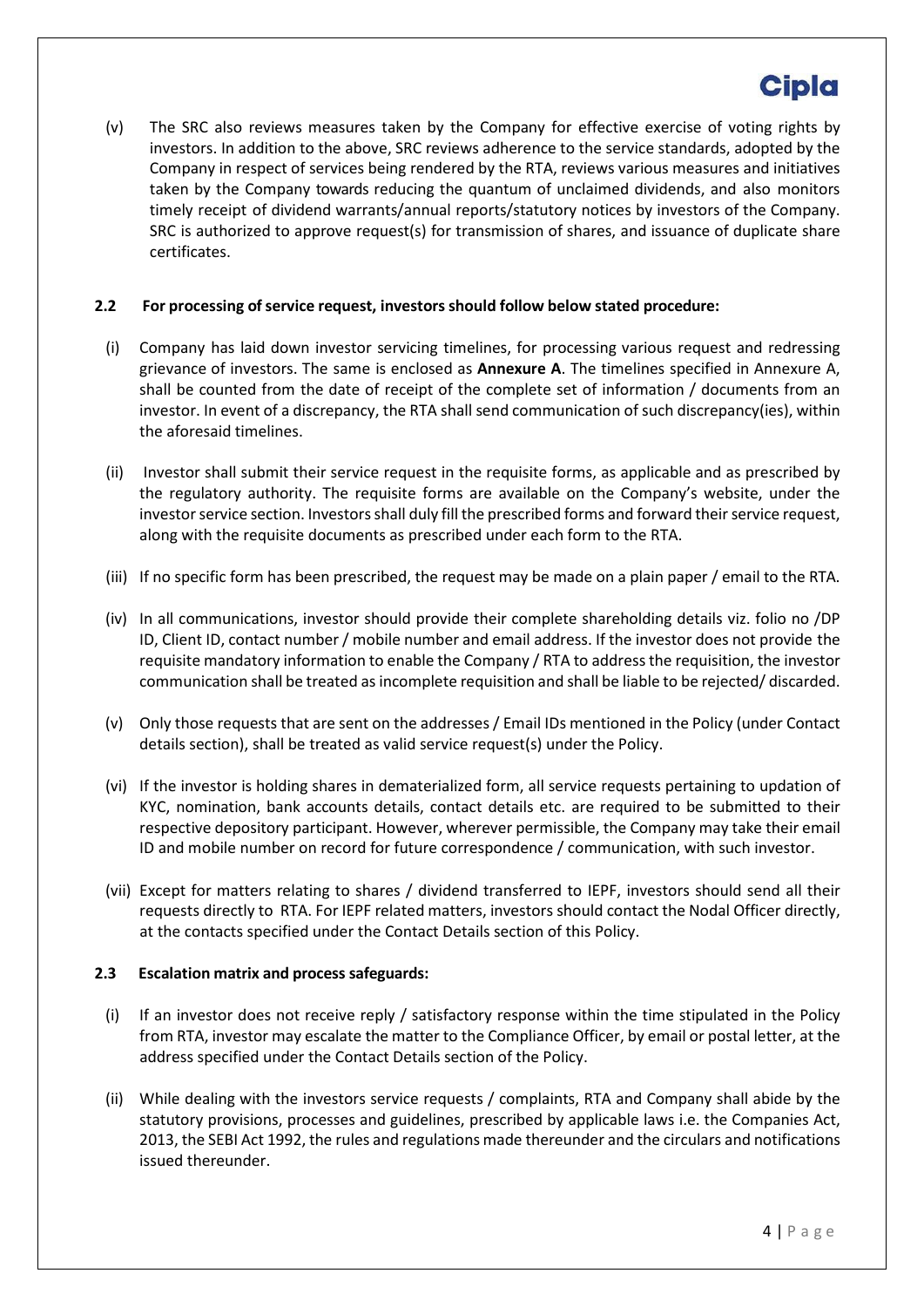(iii) The Company is committed to ensure data privacy of investors. Unless statutorily required, it will not share private data of an investor with any third party, without the prior approval of the respective investor.

#### <span id="page-4-0"></span>**3. Classification of Communications with Investors**

Subject to clause 2.2, investor communications shall be classified into 'Service Request / General Communication' and 'Investor Complaints', as per the following principles:

#### **3.1 Service Requests /General Communication**

Communication from investorsshall be classified as 'Service Requests /General Communication', if it satisfies the following parameters:

- (i) Communication from an investor received through statutory authorities viz. stock exchanges, Registrar of Companies, Regional Directors, SEBI, etc. which:
	- is not treated as a complaint by the statutory authority; or
	- which would not have been treated as a complaint by the Company, if it was directly addressed to the Company, will not be treated as a complaint.
- (ii) Communication from an investor pertaining to processes specified under 'Investor Servicing Timeline' shall be considered as a request, if the RTA / Company has adhered to the timeline(s) for completing the process or has responded to the investor on or before the due date, with the requisition for necessary information / document(s) as may be required to process the request.
- (iii) An investor communication requisitioning information or documents relating to the Company or its operations, in accordance with statutory rights available to the investors, shall be treated as a request (and not a complaint) if the requisition is in proper format and the Company has responded to the same within prescribed time limits.
- (iv) Any communication / suggestions / enquiry about procedures for any action by the RTA/Company, shall be considered as a service request / general enquiry and not a complaint. Incomplete communications, communications without requisite supporting documentation, or any communication which is vague or non-specific in nature, shall not be treated as a complaint.
- (v) Communications in relation to matters that are sub-judice, shall not be treated as a complaint under the Policy.

#### **3.2 Investor Complaints**

Communications from Investors, shall be treated as complaints in the following situations:

- (i) Any communication from an investor received through statutory authorities viz. stock exchanges, Registrar of Companies, Regional Directors and SEBI, etc. which is treated as complaint by such statutory authority, shall be treated as a complaint by the Company.
- (ii) Any communication from an investor which is not responded to, within the Stipulated turnaround time ("STA"), shall be considered as a complaint.
- (iii) "STA" means the timeline specified in the Investor Timelines section of the Policy, within which the RTA or the Company respectively, is required to respond to / communicate with the investor.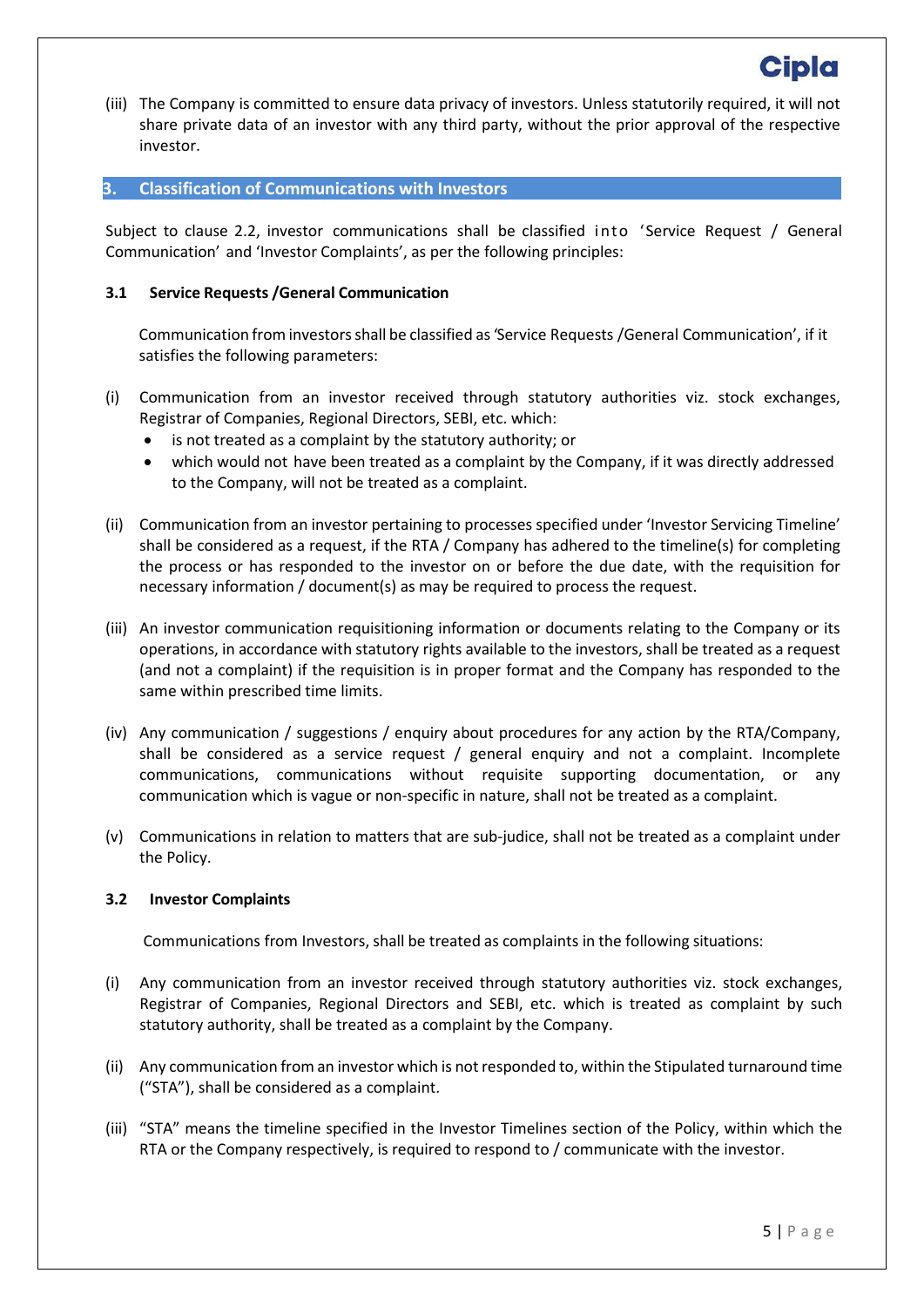#### **3.3 Other general principles guiding classification of investor communication**

- (i) Multiple correspondence / communications / reminders received for the same matter within the turnaround time stipulated in this Policy for handling of the query or communication, shall be treated as one complaint.
- (ii) If investor approaches multiple statutory authorities with same / similar query during a quarter, the same shall be treated as one complaint from such investor, for the purpose of regulatory filings during the quarter.

In case of an ambiguity, the Compliance Officer shall be the sole authority to decide on the nature and classification of the communication, and the decision of the Compliance Officer in this regard, shall be final and binding.

| <b>Purpose</b>    | <b>Contact details</b>           | <b>Address</b>                           |
|-------------------|----------------------------------|------------------------------------------|
| For share related | KFin Technologies Limited, Share | KFin Technologies Limited                |
| matters           | <b>Transfer Agent</b>            | Unit: Cipla Limited.                     |
|                   |                                  | Selenium Tower B, Plot No.: 31 & 32,     |
|                   | Email: einward.ris@kfintech.com  | Gachibowli, Financial District,          |
|                   |                                  | Nanakramguda, Serilingampally,           |
|                   |                                  | Hyderabad - 500 032, Telangana           |
|                   |                                  | Tel: (040) 6716 2222 / 7961 1000         |
|                   |                                  | Fax: (040) 2300 1153                     |
|                   |                                  |                                          |
| For IEPF related  | Company Secretary and Nodal      | Cipla Limited                            |
| matters           | Officer, Cipla Limited           | Cipla House,                             |
|                   |                                  | Peninsula Business Park, Ganpatrao Kadam |
|                   | Email: cosecretary@cipla.com     | Marg, Lower Parel, Mumbai - 400 013      |
|                   |                                  | Tel: (022) 2482 6000                     |
|                   |                                  | Fax: (022) 2482 6893                     |
|                   |                                  |                                          |

#### <span id="page-5-0"></span>**4. Contact Details**

#### <span id="page-5-1"></span>**5. Miscellaneous**

- (i) The Policy shall be disclosed on the website of the Company.
- (ii) Any words / terms used in the Policy but not defined herein, shall have the meaning ascribed to such term in the Articles of Association of the Company, the Companies Act, 2013 and the rules made thereunder, the Securities and Exchange Board of India Act, 1992 read with the rules and regulations made thereunder, and any other relevant legislation / law applicable to the Company.
- (iii) In the event of a conflict between the terms of the Policy and any rule, regulation or standard, the provisions of such rule, regulation or standard shall prevail over this Policy, to the extent of such inconsistency.
- (iv) In the event of a dispute or difference in opinion on the meaning/interpretation of any provision in the Policy, the matter shall be referred to the Compliance Officer, and the decision of the Compliance Officer,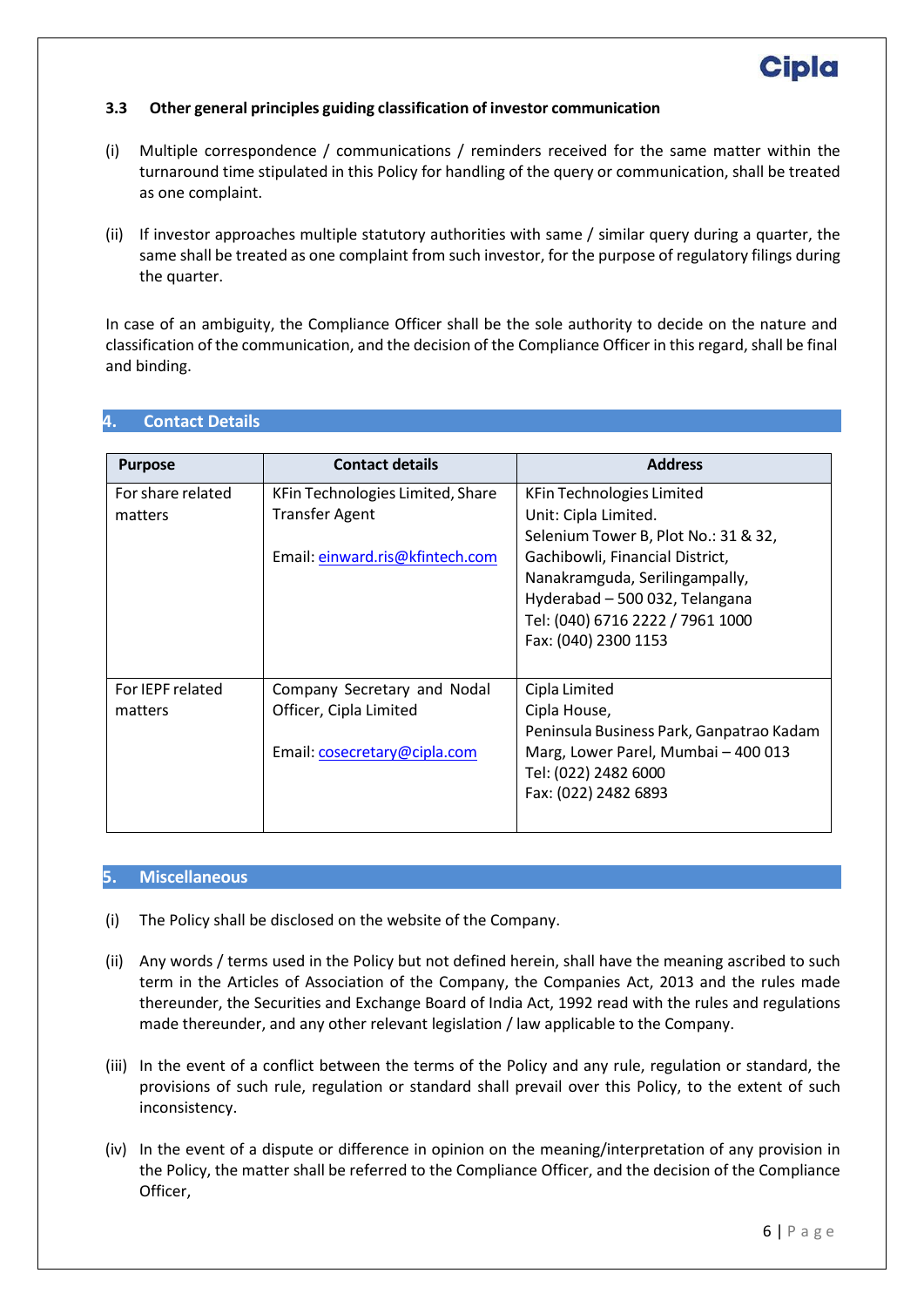shall be final and binding, in this regard. In interpreting any term / provision of the Policy, the Compliance Officer may in his discretion, seek the help of the management of the Company or an outside expert, as he deems fit.

- (v) The Compliance Officer is authorized to amend the Policy, to give effect to any changes / amendments notified by the Ministry of Corporate Affairs or SEBI. The amended Policy shall be placed before the SRC for noting and ratification.
- (vi) The SRC shall review the Policy at least once in three years, or as may be otherwise prescribed by the SRC / Board of Directors, from time to time. This Policy may be modified, withdrawn or suspended by the Company, in its sole discretion and without any prior intimation.

#### **Foot Notes:**

Version 1.0: Original Policy approved by SRC, effective from 05<sup>th</sup> February, 2018 Version 2.0: Revised Policy approved by SRC, effective from 04<sup>th</sup> February, 2020 Version 3.0: Revised Policy approved by SRC, effective from 20<sup>th</sup> January, 2022 Version 4.0: Revised Policy approved by SRC, effective from 02<sup>nd</sup> May, 2022